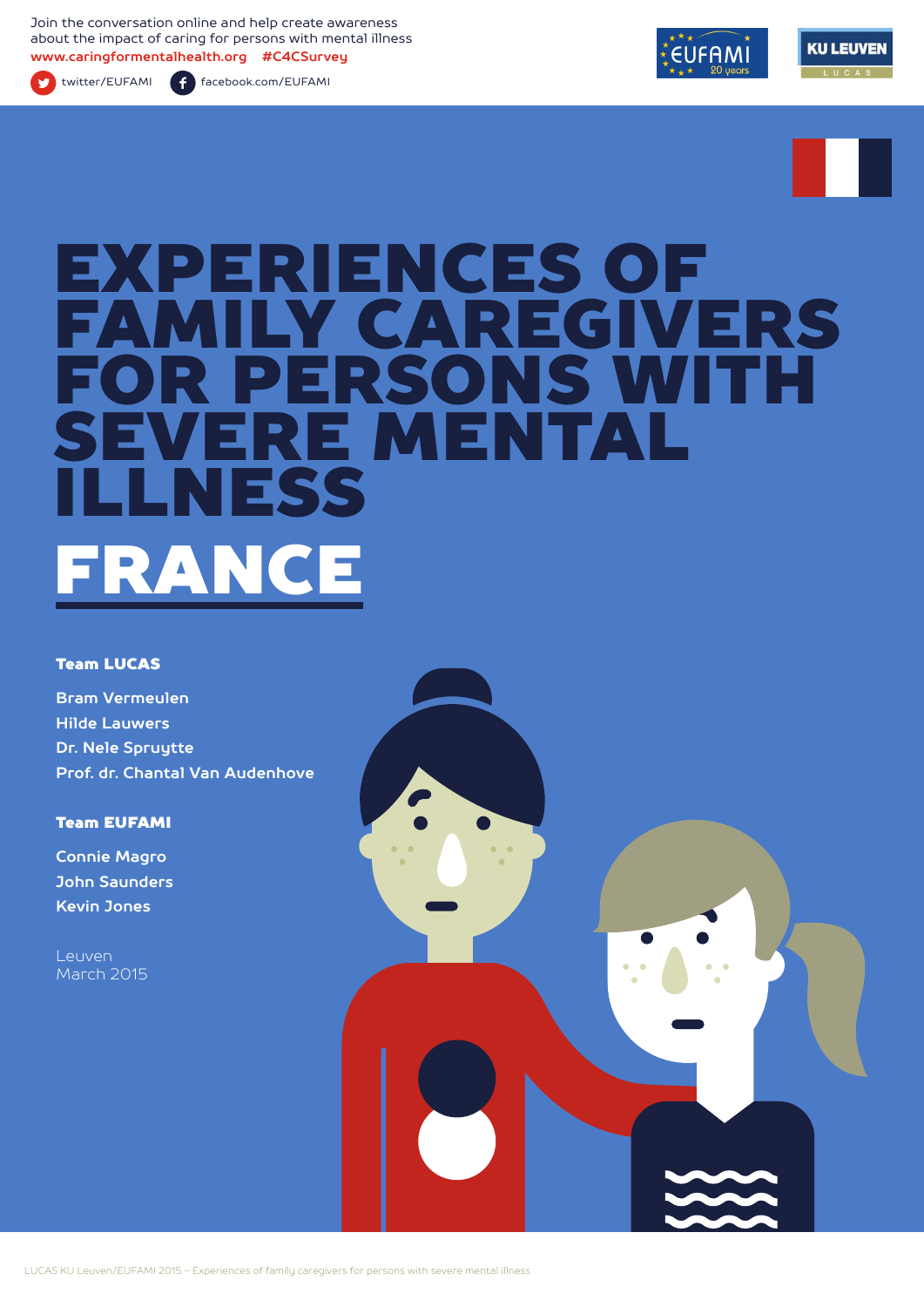

IN 2014, AN INTERNATIONAL MAS CARRI **GET A CLEARER PICTURE OF** THE EXPERIENCES OF FAMILY CAREGIVERS FOR PERSONS WITH A **SEVERE MENTAL ILLNESS**



## The study aimed to clarify

- The burden and well-being
- The satisfaction with professional support
- The need for additional support for family caregivers of persons with a severe mental illness

**LUCAS, the Centre for Care research and consultancy of the KU Leuven (University of Leuven), conducted the study in collaboration with the European Federation of Families of Persons with Mental Illness (EUFAMI). The study was a multi-site, cross-sectional survey undertaken in 22 countries (Australia, Austria, Belgium, Canada, Cyprus, Denmark, Finland, France, Germany, Greece, Ireland, Israel, Italy, Malta, Netherlands, Norway, Portugal, Russia, Spain, Sweden, Switzerland and UK). The survey consisted of an anonymous, self-completion questionnaire administered on paper, by email and online. Questionnaires were completed by 1,111 caregivers.** 

## We provide **country-specific** results for those countries with 46 respondents or more

- **1 Interpretation of country-specific findings**
- **2 Specific characteristics of the French respondents**
- **3 Major challenges according to the French respondents**
- **4 International comparison**
	- *a. Perceived stigma of family caregivers because they got in contact with professional help*
	- *b. Positive personal experiences of the carer*
	- *c. Good aspects of the relationship between carer and person being cared for*
- **5 Need for support according to French respondents**
- **6 Full data**

*To download the full report or to obtain more information, please visit: www.eufami.org or www.kuleuven.be/lucas*

## Interpretation of country-specific findings

In the full report the total sample of family caregivers (N = 1,111) is reported. As indicated in the full report, it is important to be aware that this sample consists of family caregivers that are mainly associated with a family organisation. The results cannot be generalised for all family caregivers of persons with severe mental illness.

For the country reports, we urge extra caution in interpreting the results because of the low number of respondents. Statistical comparisons between countries or between specific countries and the global sample are difficult. It is not possible to infer strong conclusions on the situation in one specific country.

The aim of a country report is to promote discussion within a country and to generate ideas for further research, policy and practice actions. The results can be a trigger to set up a larger, representative study of family caregivers for persons with severe mental illness. They can help further hypothesis building and can inspire the formulation of new research questions or policy recommendations.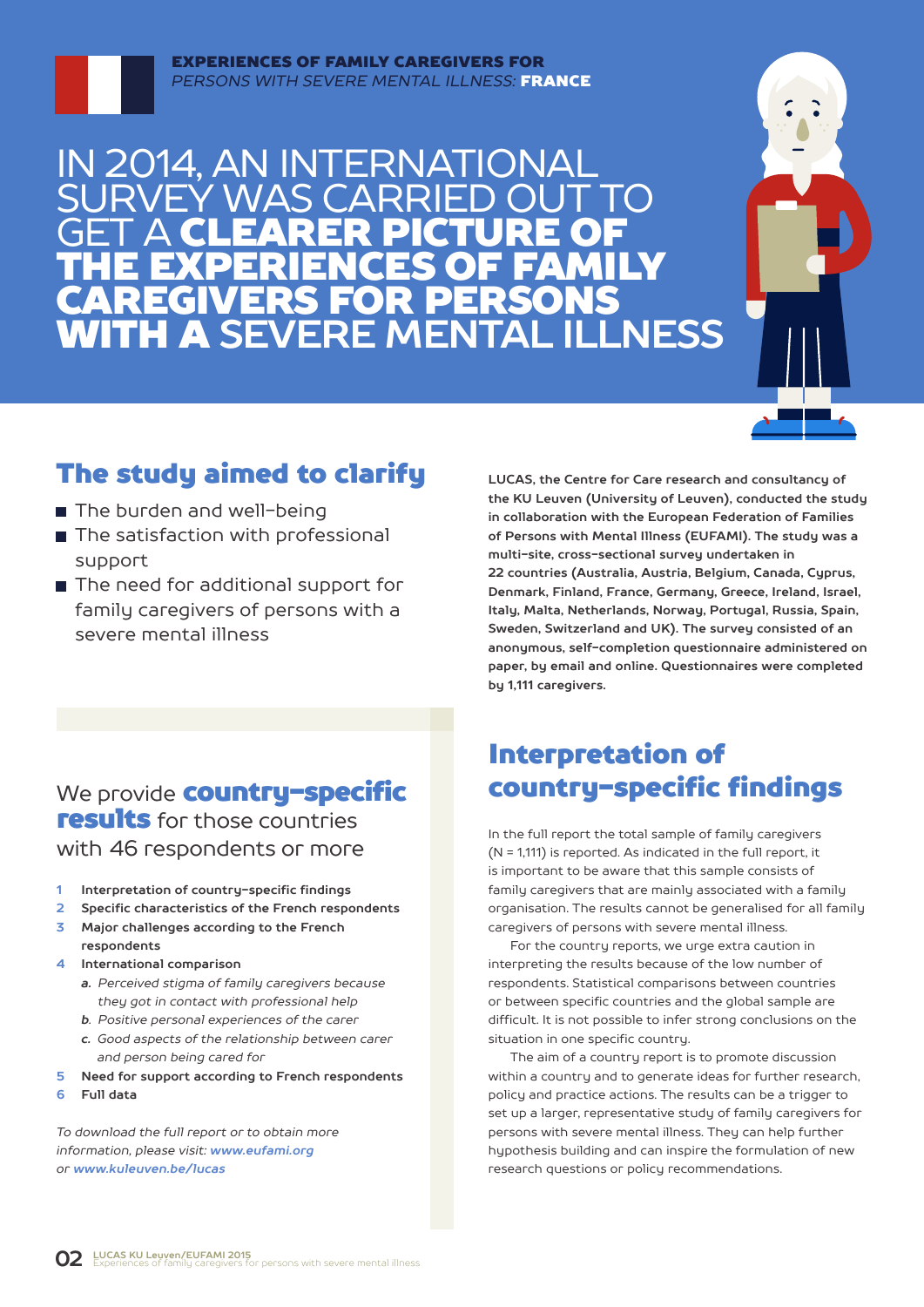## Specific characteristics of the French respondents

This and previous research show that the burden on family caregivers is determined by the characteristics of the relationship, the condition of their illness, and the cohabitation with the family member with a severe mental illness. For this reason, we highlight the raw data on the distribution of the respondents for these three variables.

| <b>Relationship with patient 1</b> | $N = 124$ |
|------------------------------------|-----------|
| Son/daughter                       | 93        |
| Partner/spouse                     | 5         |
| <b>Brother/sister</b>              | ດ         |
| Parent                             | ∩         |
| <b>Friend</b>                      | ດ         |
| Other                              | っ         |

#### Illness/condition of patient 1

| (multiple responses possible)      |    |
|------------------------------------|----|
| Psychosis/schizophrenia            | 75 |
| Bi-polar disorder/manic depression | 21 |
| <b>Depression</b>                  | 7  |
| Anxiety                            | 6  |
| Other mental health problem        | 8  |
|                                    |    |

#### Living with patient 1

| <b>Yes</b>       | 45 |
|------------------|----|
| Some of the time | 20 |
| <b>No</b>        | 35 |

*Data are % based on valid responses*

## Major challenges according to the French respondents

We selected the three highest and lowest scoring items of burden or dissatisfaction<sup>1</sup>

## The respondents in France are very dissatisfied with or worry very much about:

## **1** Caregivers' burden on their <u>well-being</u>: their<br><u>relationship</u> with the person they care for

*Question:* During the past four weeks, how concerned were you about the person you care for becoming too dependent on you in the future?

### 2 Caregivers' dissatisfaction with support from medical and/or care staff

*Question:* In general, how satisfied are you with how easy it is to get help and support from staff for yourself (e.g. advice on how to deal with certain behaviours)?

## 3 Caregivers' dissatisfaction with support from medical and/or care staff

*Question:* In general, how satisfied are you with how well the staff you have contact with are communicating with each other (i.e. that they share important information)?



#### The respondents in France are very satisfied with or have very few worries about:

### 1 Caregivers' general well-being: their own safety

*Question:* During the past four weeks, how concerned were you about the person you care for accidentally doing something that puts you at risk (e.g. leaving the gas on)?

**2 Caregivers' satisfaction with support**<br>**Question:** In general, how satisfied are you with the support you received from patient/caregiver organisations?

**Caregivers' general well-being: their** emotional well-being

*Question:* During the past four weeks, how concerned were you about lack of sleep caused by the person you care for keeping you awake at night?

*1. Burden is defined as a combination of the answers 'quite a bit' and 'a lot' on the 5-point Likert Scale items. Dissatisfaction is defined in this study as a combination of the answers 'very dissatisfied' and 'somewhat dissatisfied' on the 5-point Likert Scale items.*

*No burden and satisfaction are likewise defined in this study as a combination of respectively 'not at all' and 'a little', and 'somewhat satisfied' and 'very satisfied' on the 5-point Likert Scale items.*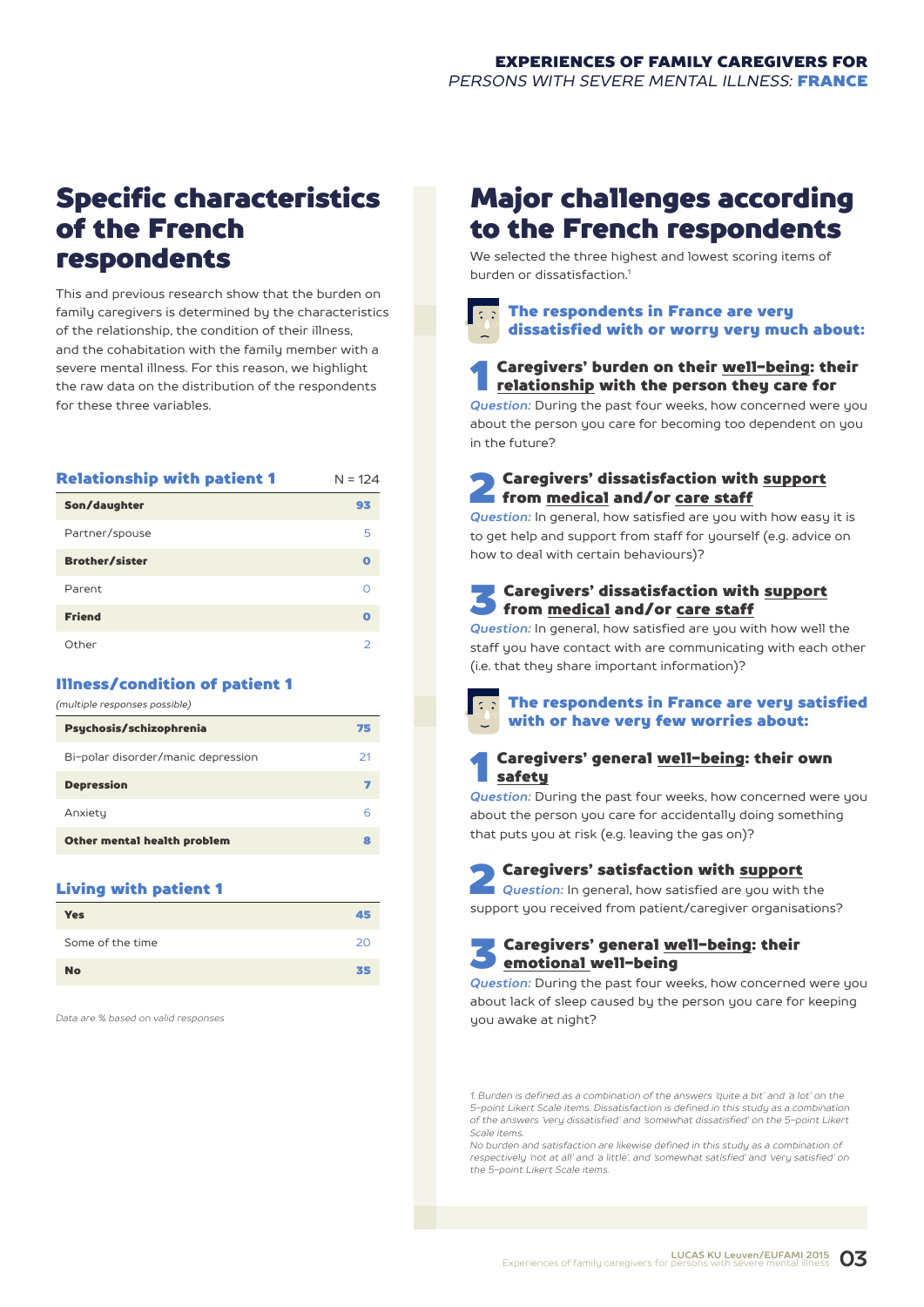## INTERNATIONAL COMPARISON

## Perceived stigma of family caregivers because they got in contact with professional help

Mean scores on the perceived stigma scale, which consists of the following items:

- **I** I started to feel inferior
- **I sometimes started feeling useless**
- **I sometimes am ashamed of this**
- **I started feeling less capable than before**
- **I started doubting myself**



## Positive personal experiences of the carer

Mean scores on the positive personal experience scale, which consists of the following:

- **I have learnt more about myself**
- **I have contributed to others' understanding of the illness**
- **I have become more confident in dealing with others**
- **I have become more understanding of others with problems**
- **I have become closer to some members of my family**
- **I have become closer to friends**
- **I have met helpful persons**
- **I have discovered strengths in myself**

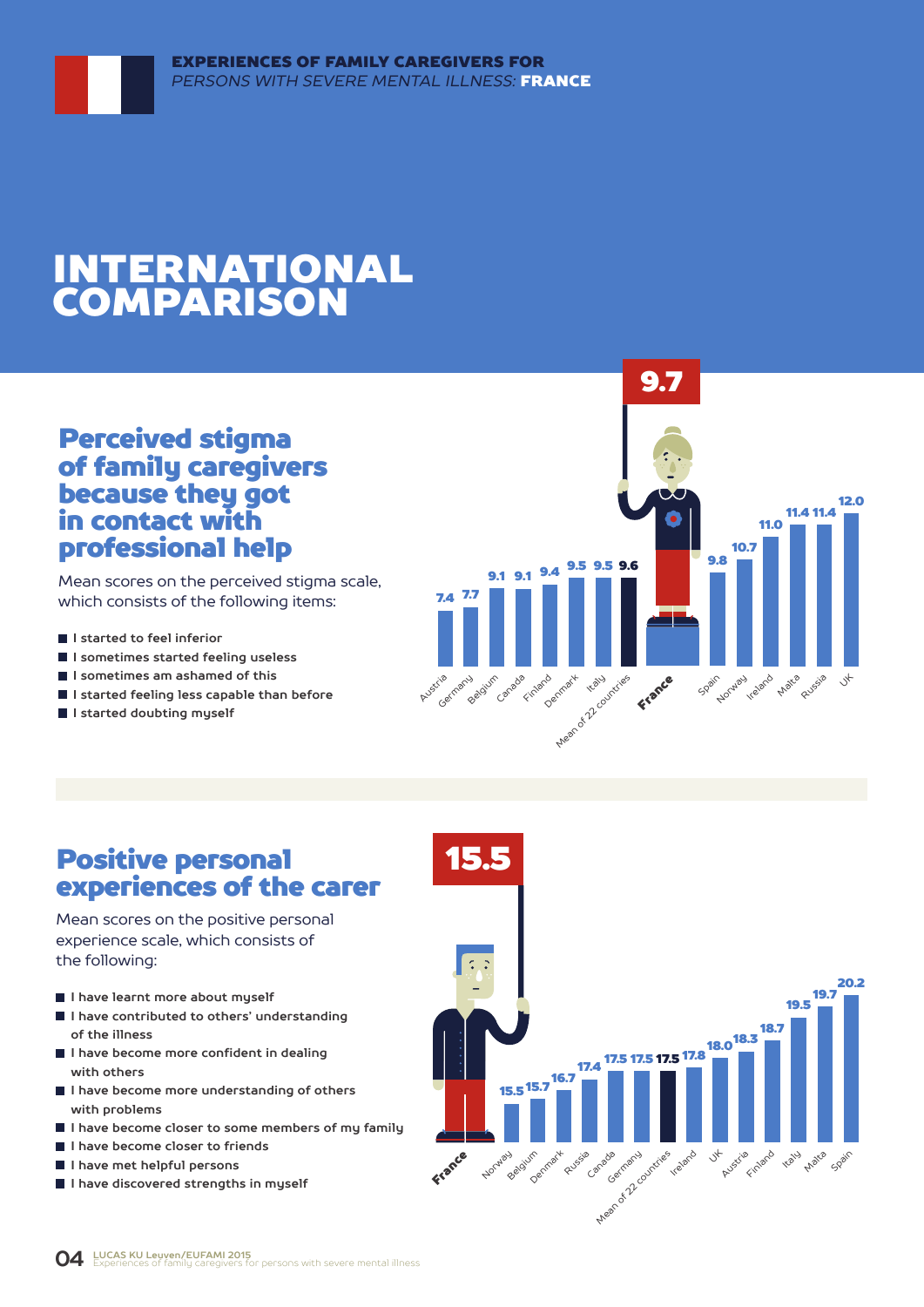#### EXPERIENCES OF FAMILY CAREGIVERS FOR *PERSONS WITH SEVERE MENTAL ILLNESS:* FRANCE

## Good aspects of the relationship between carer and person being cared for

Mean scores on the good aspects of the relationship scale, which consists of the following items:

- **I have contributed to his/her wellbeing**
- **That he/she makes a valuable contribution to the household**
- **That he/she has shown strengths in coping with his/her illness**
- **That he/she is good company**
- **I share some of his/her interests**
- **I feel useful in my relationship with him/her**



## Need of support according to French respondents

Need for support for family caregivers of persons with severe mental illness in their role as a carer (N=124)



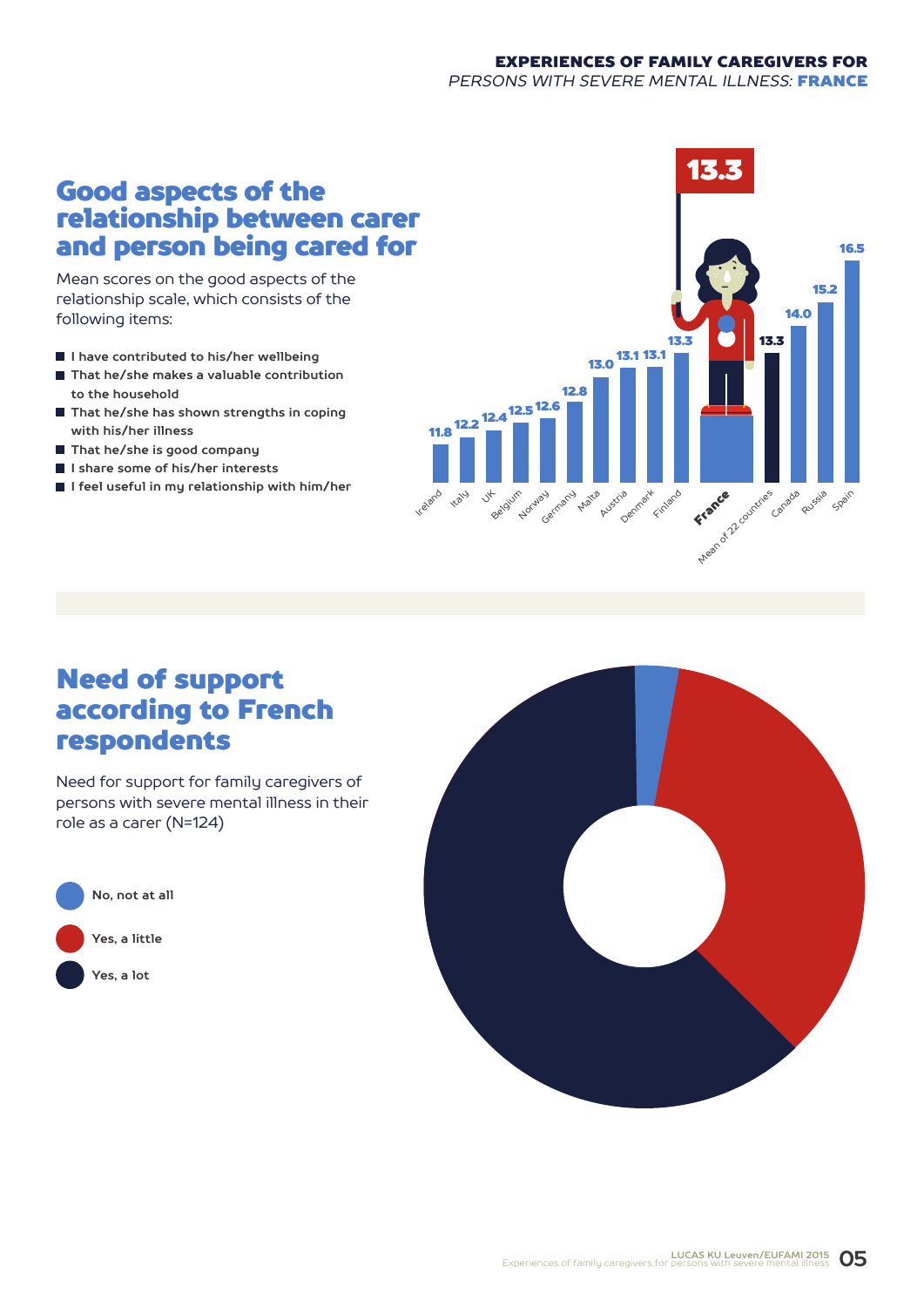## FULL DATA

## Socio-demographic and caregiving-related characteristics of family caregivers of persons with severe mental illness in France (N=124)

| Age (mean)                                    | 61                      |
|-----------------------------------------------|-------------------------|
| Female                                        | 80                      |
| male                                          | 20                      |
| <b>Employment status</b>                      |                         |
| <b>Full-time</b>                              | 22                      |
| Part-time                                     | 3                       |
| Self-employed                                 | Δ                       |
| Unemployed                                    | 4                       |
| <b>Retired</b>                                | 60                      |
| Student                                       | $\Omega$                |
| Unable to work due to caring responsibilities | $\overline{\mathbf{2}}$ |
| Unable to work due to ill-health/disability   | 3                       |
| <b>Other</b>                                  | $\overline{\mathbf{2}}$ |
|                                               |                         |

### Getting by

| Getting by is (very) difficult |  |
|--------------------------------|--|

#### How many persons with a mental health problem do you currently care for?

|           | 89 |
|-----------|----|
|           |    |
| 3 Or more |    |

#### Living with patient 1

| . .              |    |
|------------------|----|
| <b>Yes</b>       | 45 |
| Some of the time | 20 |
| <b>No</b>        | 35 |

#### Relationship with patient 1

| Son/daughter          | 93 |
|-----------------------|----|
| Partner/spouse        | 5  |
| <b>Brother/sister</b> | o  |
| Parent                |    |
| <b>Friend</b>         | Ω  |
| Other                 | っ  |

#### Illness/condition of patient 1 *(multiple responses possible)*

| Psychosis/schizophrenia            | 75 |
|------------------------------------|----|
| Bi-polar disorder/manic depression | 21 |
| <b>Depression</b>                  |    |
| Anxiety                            | F  |
| Other mental health problem        |    |

#### Time caring

| Hours spent looking after someone with a mental health<br>problem last week (mean)     | 14 |
|----------------------------------------------------------------------------------------|----|
| Years since first started taking care for someone<br>with mental health problem (mean) | 15 |

#### Role as a carer

| <b>Only caregiver</b>                               | 36 |
|-----------------------------------------------------|----|
| Main caregiver                                      | 40 |
| Sharing caring responsibilities equally with others | 19 |
| Someone else is the main caregiver                  | 5  |
| <b>Other</b>                                        |    |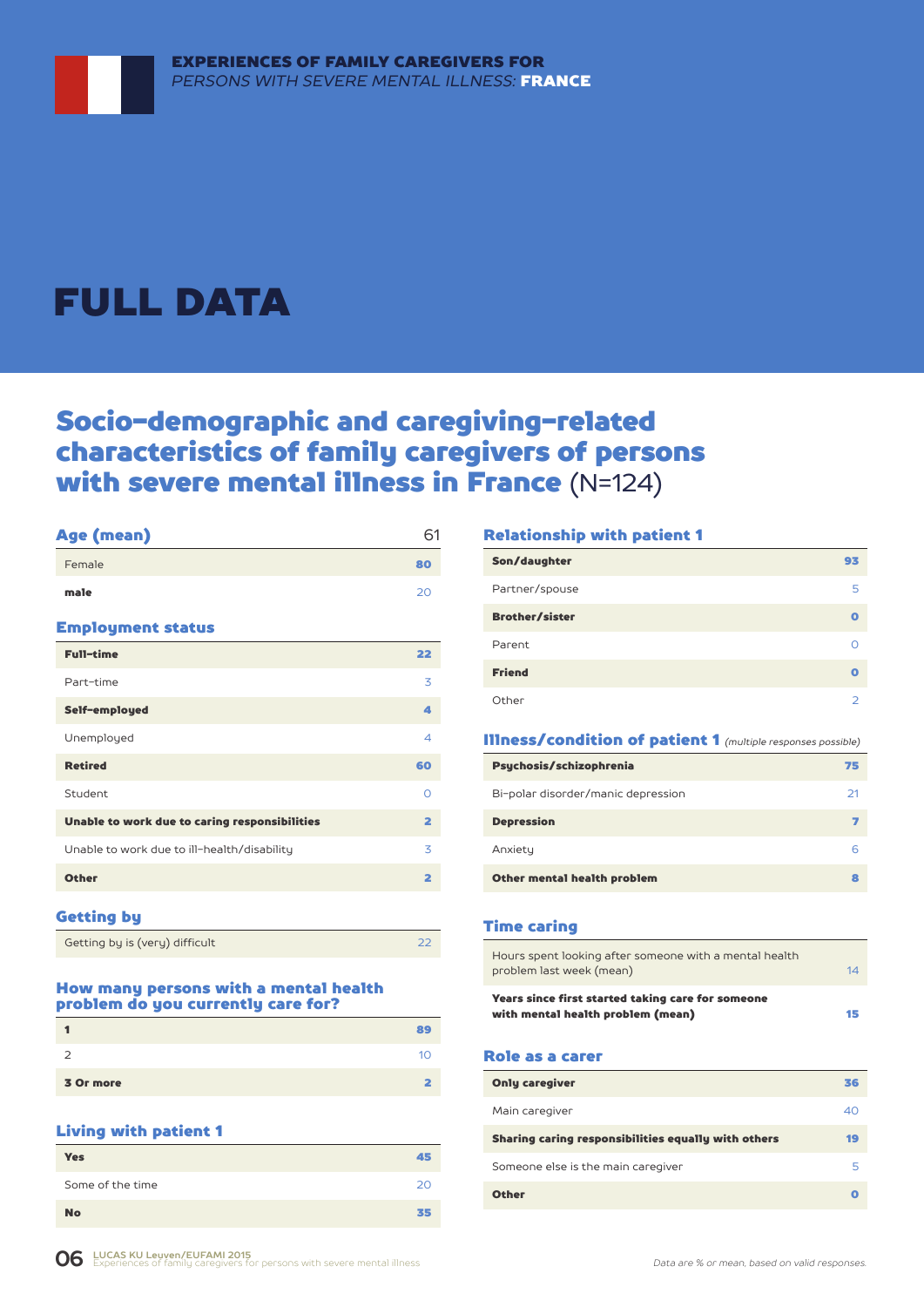## Experiences of family caregivers of persons with severe mental illness in France (N=124)

| "During the past four weeks, how concerned were you about "                                                                                                                                    | 1 –             | 2  | 3  | 4  | $5+$            |
|------------------------------------------------------------------------------------------------------------------------------------------------------------------------------------------------|-----------------|----|----|----|-----------------|
| Your role as a carer                                                                                                                                                                           |                 |    |    |    |                 |
| Not having enough time to yourself?                                                                                                                                                            | 14              | 29 | 22 | 21 | 13              |
| Having to put the needs of the person you care for ahead of your own needs?                                                                                                                    | 12 <sup>°</sup> | 16 | 25 | 30 | 16              |
| Not being able to take a break from caring?                                                                                                                                                    | 20              | 30 | 24 | 21 | 6               |
| Not being able to plan for the future?                                                                                                                                                         | 15              | 19 | 13 | 26 | 27              |
| Not being able to continue caring due to reasons beyond your control?                                                                                                                          | 34              | 25 | 16 | 14 | 12 <sub>2</sub> |
| Your relationship with the person you care for                                                                                                                                                 |                 |    |    |    |                 |
| Strain in your relationship with the person you care for?                                                                                                                                      | 19              | 23 | 20 | 20 | 17              |
| The person you care for being too dependent on you at the moment?                                                                                                                              | 16              | 16 | 28 | 26 | 14              |
| The person you care for becoming too dependent on you in the future?                                                                                                                           | 10              | 14 | 16 | 31 | 29              |
| The person you care for saying things that upset you?                                                                                                                                          | 28              | 24 | 11 | 24 | 13              |
| Feeling irritable with the person you care for?                                                                                                                                                | 16              | 38 | 17 | 21 | 9               |
| Reaching "breaking point", where you feel you cannot carry on with things as they are?                                                                                                         | 35              | 25 | 12 | 17 | 10              |
| Your relationship with family and friends                                                                                                                                                      |                 |    |    |    |                 |
| Strain in your relationship with family and friends, because of your caring responsibilities?<br>"Drifting apart" from family and friends, because your caring responsibilities limit the time | 31              | 31 | 15 | 18 | 5               |
| available to keep in contact with them?                                                                                                                                                        | 27              | 30 | 16 | 16 | 11              |
| Feeling isolated and lonely because of the situation you are in?                                                                                                                               | 24              | 21 | 20 | 15 | 20              |
| Not getting the support you need from family and friends?                                                                                                                                      | 26              | 25 | 16 | 20 | 13 <sup>°</sup> |
| <b>Your financial situation</b>                                                                                                                                                                |                 |    |    |    |                 |
| <b>Your own financial situation?</b>                                                                                                                                                           | 39              | 25 | 14 | 13 | 9               |
| The financial situation of the person you care for?                                                                                                                                            | 24              | 24 | 17 | 15 | 20              |
| Having to cover extra costs of caring?                                                                                                                                                         | 45              | 21 | 11 | 16 | $\overline{ }$  |
| <b>Your physical health situation</b>                                                                                                                                                          |                 |    |    |    |                 |
| Your own physical health?                                                                                                                                                                      | 14              | 35 | 16 | 24 | 10              |
| Your caring role making your physical health worse?                                                                                                                                            | 22              | 30 | 14 | 23 | 11              |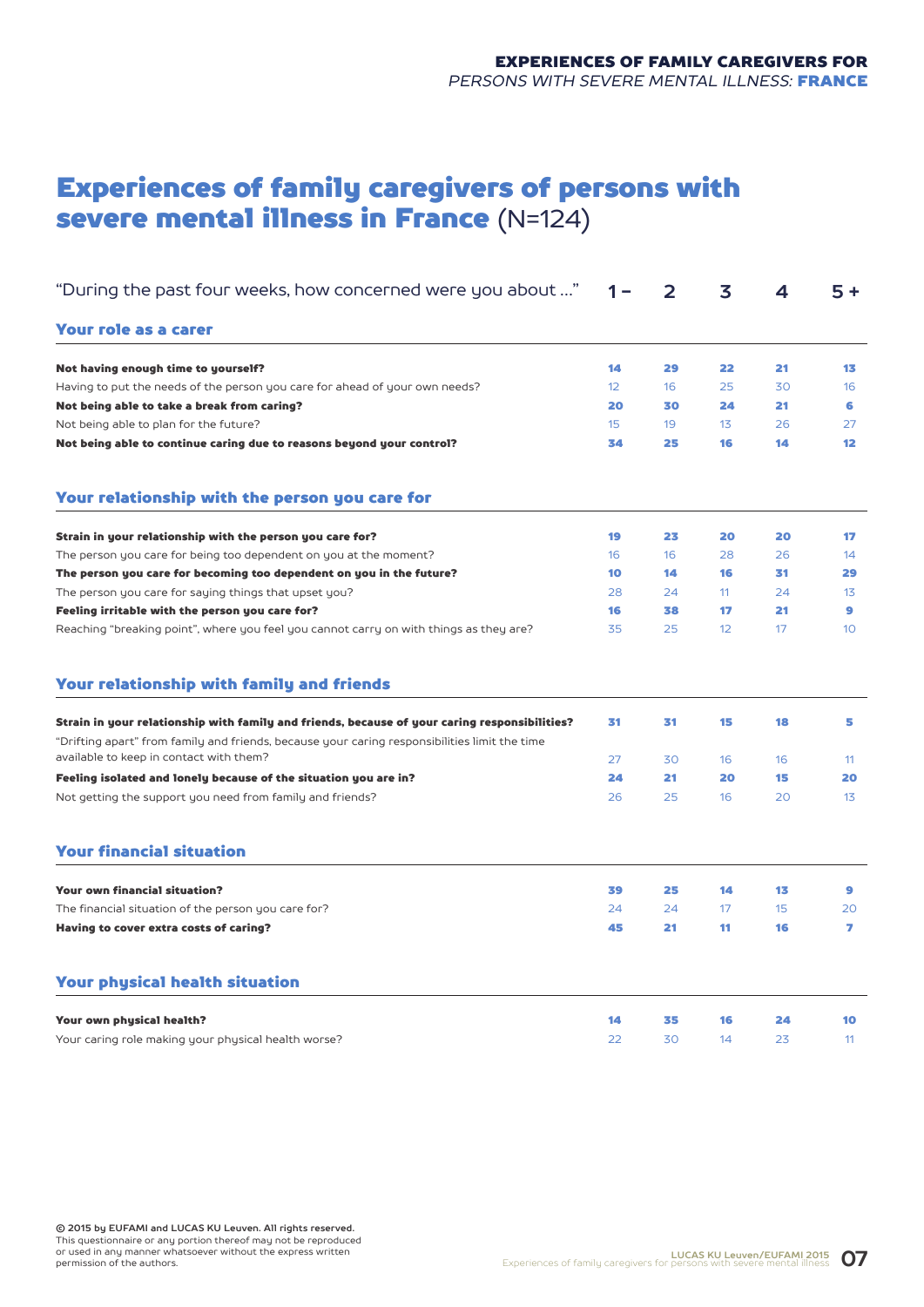## EXPERIENCES OF FAMILY CAREGIVERS FOR

*PERSONS WITH SEVERE MENTAL ILLNESS:* FRANCE

#### Experiences of family caregivers of persons with

| severe mental illness in France (N=124) - continued                                           |    |               |    |    |                 |
|-----------------------------------------------------------------------------------------------|----|---------------|----|----|-----------------|
|                                                                                               |    | $\mathcal{P}$ | 3  | 4  | $5+$            |
| <b>Your emotional well-being</b>                                                              |    |               |    |    |                 |
| Being unable to cope with the "constant anxiety" of caring?                                   | 15 | 21            | 20 | 28 | 16              |
| Feeling depressed?                                                                            | 18 | 24            | 14 | 31 | 1 <sub>3</sub>  |
| Being unable to see anything positive in your life?                                           | 24 | 26            | 21 | 20 | 9               |
| Lack of sleep brought about through worry or stress?                                          | 23 | 27            | 16 | 25 | 9               |
| Lack of sleep caused by the person you care for keeping you awake at night?                   | 60 | 17            | 8  | 10 | 6               |
| Feeling so exhausted that you cannot function properly?                                       | 31 | 23            | 17 | 18 | 11              |
| <b>Stigma and discrimination</b>                                                              |    |               |    |    |                 |
| Persons treating you differently because of the illness/condition of the person you care for? | 71 | 19            | 5  | 4  | 2               |
| Safety 'how concerned were you about the person you care for'                                 |    |               |    |    |                 |
| Accidentally doing something that puts you at risk?                                           | 71 | 19            | 5  | 4  | 2               |
| Being aggressive or threatening towards you?                                                  | 53 | 22            | 8  | 8  | 9               |
| <b>Harming themselves?</b>                                                                    | 39 | 29            | 12 | 10 | 11              |
| Getting themselves into dangerous situations?                                                 | 44 | 24            | 11 | 8  | 13 <sup>5</sup> |
| Relapsing or deteriorating, such that it puts their safety at risk?                           | 42 | 25            | 12 | 6  | 15              |
|                                                                                               |    |               |    |    |                 |

*Data are row percentages, with each row totalling 100%. Percentages are based on valid responses. All items use the same 5-point Likert Scale (1= not at all, 2= a little, 3= moderately, 4= quite a bit, 5= a lot). All items start with "During the past four weeks, how concerned were you about …".*

## Satisfaction with professional support of family caregivers of persons with severe mental illness in France (N=124)

| "In general, how satisfied are you with "                                                                                                      |    | $\mathbf{z}$ | 3  | 4  |                |
|------------------------------------------------------------------------------------------------------------------------------------------------|----|--------------|----|----|----------------|
| <b>Information and advice for carers</b>                                                                                                       |    |              |    |    |                |
| That you have enough information about the condition/illness of the person you<br>care for to enable you to feel confident in caring for them? | 15 | 27           | 25 | 29 | 5              |
| That you have enough information about how their condition/illness is likely to<br>develop in the longer-term?                                 | 25 | 28           | 29 | 16 | $\overline{2}$ |
| That you can get whatever information you need when you need it?                                                                               | 18 | 32           | 24 | 24 | 2              |
| With how easy it is to understand the information you have?                                                                                    | 8  | 15           | 21 | 50 | 6              |
| With the amount of advice available to you?                                                                                                    | 16 | 28           | 28 | 24 | 3              |
| That you are clear about who to go to for the information and advice you need?                                                                 | 14 | 31           | 22 | 28 | 5              |
| That you are clear about who to contact if there is an emergency and you need                                                                  |    |              |    |    |                |
| help right away?                                                                                                                               | 22 | 23           | 20 | 29 | 6              |
| That you are clear about who to call if you have a routine inquiry?                                                                            | 12 | 21           | 27 | 37 | 3              |